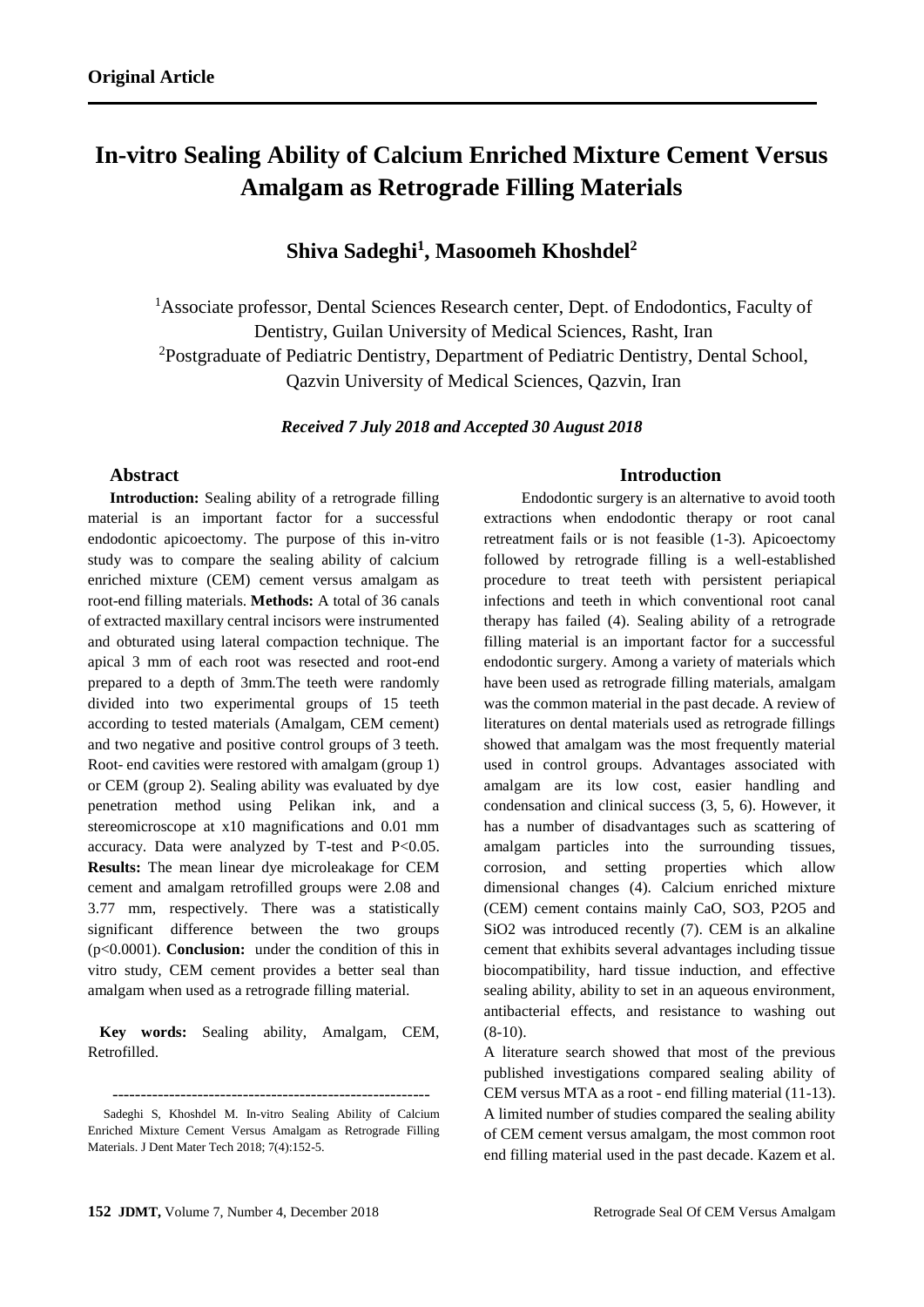(14) compared bacterial and dye microleakage of amalgam, CEM, Root Mineral Trioxide Aggregate (Root MTA) and White ProRoot MTA (WMTA). They reported that after 70 days, there was 100% bacterial leakage in amalgam, and CEM cement, 91.7% in WMTA, and 75% in Root MTA. This difference was not significantly different. The difference in complete dye leakage was also not significant. The purpose of this in-vitro study was to compare the sealing ability of CEM cement versus amalgam as root-end filling materials.

#### **Materials and Methods**

Thirty-six recently extracted maxillary human single root teeth without cracks, caries, restoration and resorption were disinfected using 5.25% hypochlorite sodium for thirty minutes. All teeth were decoronated at the cementoenamel junction, so that the remaining roots were about  $15 \pm 1$  mm. A #10 K-file (Mani, INC, Japan) was inserted and advanced into the canal until it was just seen penetrating the foramen. Working length was calculated by subtracting 1mm from this level. All root canals were cleaned and shaped with K-files using Stepback technique up to #35 file. Flaring was performed by Gates Glidden #1 through #3 (Mani, Beijing, Japan), followed by hand files #40-60. Irrigation with 2 ml of 2.5% Sodium hypochlorite solution was performed using a 22-gauge needle between each file.

Positive control teeth were filled with gutta-percha (Gapadent Co., Germany) alone and negative controls were sealed entirely with sticky wax. All experimental canals were obturated with laterally condensed guttapercha and AH26 (Dentsply Detrey, Konstanz, Switzerland). Access cavities were filled with Coltosol (Colten, Altstatten, Switzerland) and the quality of obturation was checked radiographically.

The apical 3 mm of root-ends were resected perpendicular to tooth long axis using a high-speed handpiece with a diamond fissure bur (Tizkavan, Tehran, Iran) under continuous water spray. The root –end cavities were prepared with a #2 inverted bur at low speed. The depths of root-end cavities were standardized at 3 mm. The teeth were then coated with two layers of nail polish except for the resected root-end surface.

The prepared roots were randomly divided into two experimental groups of 15 teeth according to tested materials (Amalgam and CEM cement). In group 1 rootend cavities were filled with CEM cement (BioniqueDent, Tehran, Iran). CEM cement was mixed according to the manufacturer's instructions on a sterile glass slab and filled into the cavities with the aid of a small condenser (Kerr Hawe, Orange, CA, USA). Any excess material was removed with a wet sterile cotton swab. In group 2, root–end cavities were filled by condensing amalgam (Cinalux, Tehran, Iran).

All teeth were kept at 37°C and 100% humidity for 48 hours, and then immersed into the Pelikan ink (Pelikan, Hanover, Germany) for 7 days, the roots were then washed with water and were left to dry for 24 h. Nail polish was then removed by Acetone. The roots were then sectioned buccolingually. The greatest penetration of dye was measured blindly by two examiners using a stereomicroscope at x10 magnifications (Olympus, Tokyo, Japan) and a digital caliper to accurate 0.01mm. The mean scores of data were calculated and was analyzed using SPSS version 10. Finally, collected data were compared using independent T-test at a significant level of P<0.05.

#### **Results**

The negative leakage control demonstrated no dye penetration while the positive leakage control showed dye penetration along the entire root canal.

The mean linear dye leakage for all groups is shown in Table-1. The results of the Shapiro-wilk test evaluating normality of data showed that the data had a normal distribution. T-test analysis showed that there was a significant difference between the microleakage of CEM cement and amalgam as a retrofilling material (P<0.0001).

**Table 1.** Mean dye leakage (mm) in experimental groups

| Groups     | Mean(SD)   |       | <b>P-value</b> |
|------------|------------|-------|----------------|
| amalgam    | 3.77(1.22) | 4.093 | < 0.0001       |
| <b>CEM</b> | 2.08(1.02) |       |                |

#### **Discussion**

Several methods have been employed to evaluate microleakage of dental materials. In the present study, we used linear dye penetration method because it is convenient, sensitive, easy to accomplish and does not required sophisticated materials or equipment (15). As CEM cement consists of different calcium compounds which releases calcium hydroxide during and after setting (14), Pelikan ink was used for dye penetration because previous published studies showed that this dye is not discolored by calcium hydroxide (16, 17). Under the condition of this in vitro study, all of the positive controls showed microleakage throughout the cavities, confirming that retrograde material was necessary to prevent leakage. In contrast, all negative controls showed no microleakage, showing that nail polish prevented microleakage, with dye only penetrating the apical portion of the roots.

In this study, extracted central teeth with large and straight canals were selected and were instrumented to #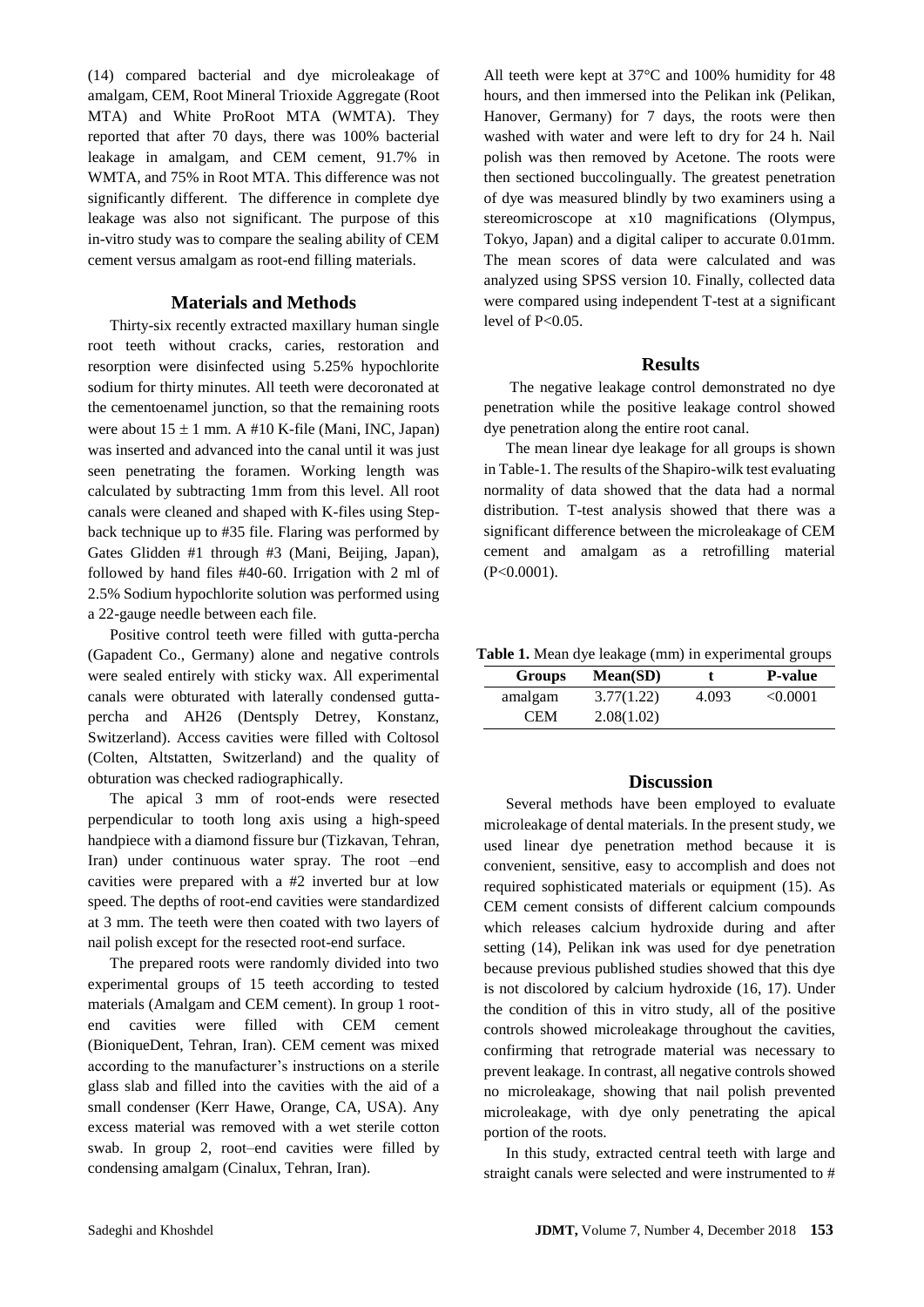35 master apical file. The diameter of the orifices and root canal flaring was also checked to be equal. In this way, variables such as anatomical variation, the canal size and diameter which can affect the dye leakage were minimized. As it has been reported that longer roots have a potential for greater leakage (18), roots with  $15 \pm 1$  mm long were used.

In order to eliminate the operator variable, all preparations were completed by a single operator. Two examiners measured dye leakage levels in order to eliminate or reduce possible bias and evaluator error.

The apical 3 mm of each root was resected perpendicular to the long axis of the roots. This method exposes a lower number of dentinal tubules and provides a more effective removal of root ramifications (19), which decreases the apical leakage.

Furthermore, 3 mm depth conventional class I cavities were prepared after root resection, based on less leakage reported in these cavities (20-22). Although the use of ultrasonic retrotips is recommended for better access and maintenance of tooth structure, the results reported by O conner et al. (23) showed no significant difference between the preparation with ultrasonic tips or handpieces in the sealing of retrofillings. We prepared cavities using a low speed handpiece due to lack of access to ultrasonic tips.

According to the results of the present study, CEM as a retrofill material provided significantly a better seal than amalgam. This finding was different from the result reported by Kazem et al. (14). They showed that after 72 hours, microleakage of methylene blue 1% demonstrated 16.7% complete dye penetration in CEM cement and WMTA, and 33.3% in amalgam and Root MTA which was not statistically significant. Furthermore, the results of dye leakage studies which compared the sealing ability of CEM cement versus MTA as retrograde filling materials were also different. Using India ink dye, Milani et al. (11) reported that if limited access prohibits retrofill placement, MTA or CEM cement can be used to fill the canal prior to root-end resection, as they have similar sealing ability. Using methylene blue dye, Hasheminia et al. (12) concluded that sealing ability of CEM cement was superior to MTA as root- end fillings in saliva contamination.

These differences in results may be attributed to study design and variables such as the method of dye usage, the operators, cavity preparations, type of used materials (dye, sealer, amalgam and CEM cement) and the limitations of used techniques for evaluating microleakage. Most dye leakage studies have measured the degree of leakage in one plane, making it impossible to evaluate the total leakage (24). PH and chemical reactivity may also influence the degree of dye

penetration (24). Thus, the result of this in-vitro study needs to be verified by further laboratory and clinical studies.

#### **Conclusion**

Under the condition of this in vitro study, CEM cement provides a better seal than amalgam when used as a retrograde filling material.

### **Acknowledgment**

This investigation was based on a thesis submitted by the second author to the faculty of Dentistry of Medical Sciences (GUMS) in Iran, in partial fulfillment of the requirements for receiving a Doctoral degree.

#### **References**

- 1. Post LK, Lima FG, Xavier CB, Demarco FF, Gerhardt-Oliveira M. Sealing Ability of MTA and Amalgam in Different Root-End Preparations and Resection Bevel Angles: An In Vitro Evaluation Using Marginal Dye Leakage. Braz Dent J. 2010; 21(5): 416-9.
- 2. Pereira CL, Cenci MS, Demarco FF. Sealing ability of MTA, super-EBA, Vitremer and amalgam as rootend filling materials. Braz Oral Res. 2004; 18(4): 317-321.
- 3. Xavier CB, Weismann R, Oliveira MG, Demarco FF, Pozza DH. Root-end filling materials: apical microleakage and marginal adaptation. J Endod. 2005; 31(7): 539-42.
- 4. Aqrabawi J. Sealing ability of amalgam, super EBA cement, and MTA when used as retrograde filling materials. British Dental J. 2005; 188(5): 266-8.
- 5. Costa AT, Konrath F, Dedavid B, Weber JB, de Oliveris MG. Marginal adaptation of root-end filling materials: an in-vitro study with teeth and replicas. J Contemp Dent Pract. 2009; 10(2): 75-82.
- 6. Costa AT, Post I.K, Xavier CB, Weber JB, Gerhardt-Oliveira M. Marginal adaptation and microleakage of five root-end filling materials: an in vitro study. Minerva Stomatol. 2008; 57(6):295-300.
- 7. Asgary S, Shahabi S, Jafarzadeh T, Amini S, Kheirieh S. The properties of a new endodontic material. J Endod. 2008; 34(8): 990-3.